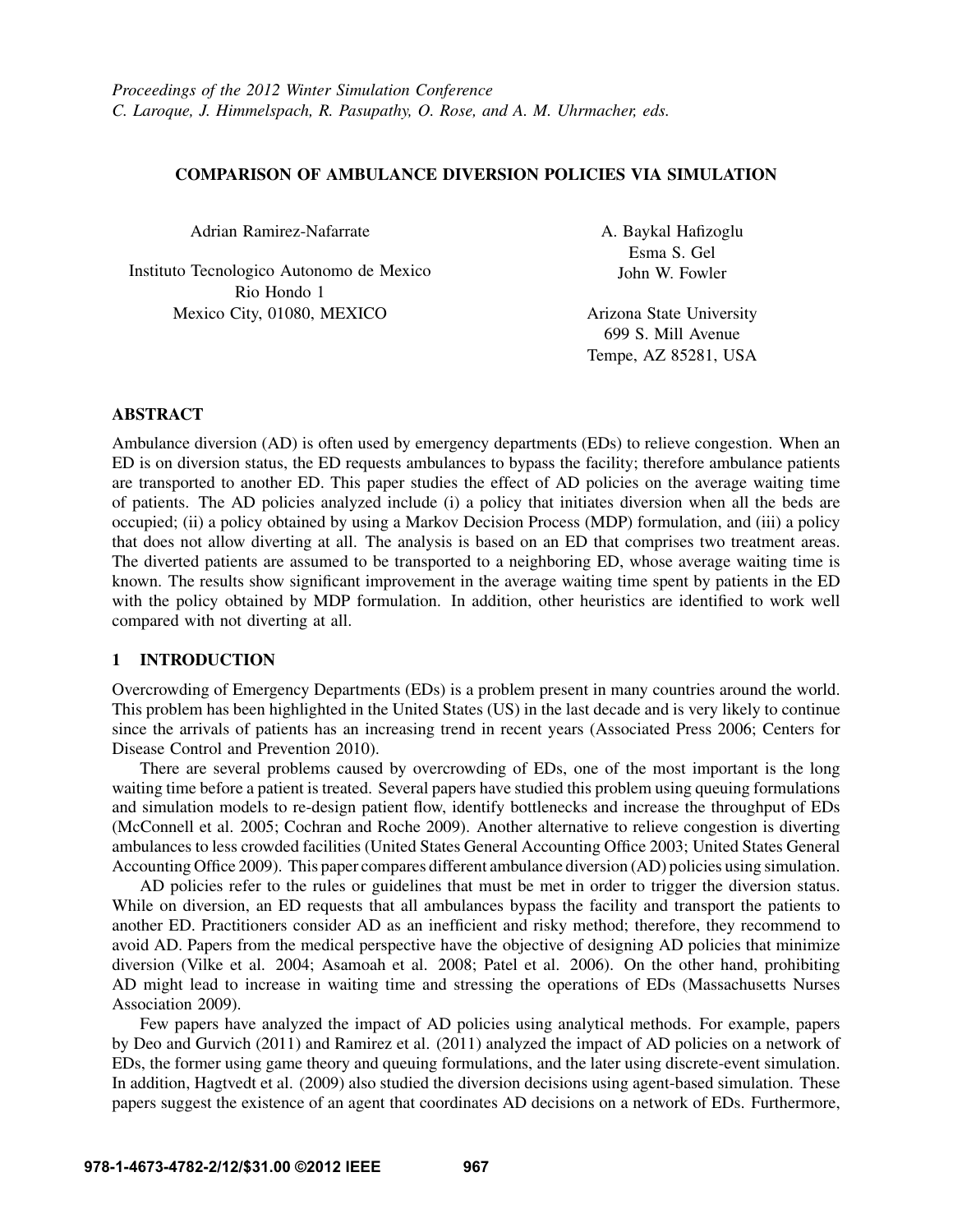these papers analyzed AD heuristics with a threshold structure on the ED occupancy, but they do not explore the optimality of the policies.

In this paper, we propose an AD policy obtained by a Markov Decision Process (MDP) formulation, and compare the average waiting time of patients using that policy with that of simple policies that are likely to be used in practice. The remaining sections of the paper are organized as follows: Section 2 describes the simulation model used in the experimentation, Section 3 introduces the AD policies used in the experimentation and presents the formulation of the MDP model, Section 4 presents the results and the comparison of the effectiveness of different AD policies and finally Section 5 presents the concluding remarks.

### 2 SIMULATION MODEL OF AN ED

# 2.1 Overview of the Patient Flow

Figure 1 shows an overview of the patient flow in the simulation model. The model consists of two arrival streams: ambulance arrivals and walk-in arrivals. We assume non-homogeneous Poisson process for the arrivals given that the total arrivals to the ED exhibit a pattern seen in several places around the US (Centers for Disease Control and Prevention 2008; Green 2006; Cochran and Roche 2009).



Figure 1: Overview of the patient flow in the simulation model.

Arriving patients are classified in one out of two severity levels: most critical patients belong to level 1 and less emergent patients belong to level 2. There are two treatment areas: A1 and A2 where patients with level 1 and level 2 are treated, respectively. This structure is similar to layouts of many EDs across the US, where a fast-track area is included (Cochran and Roche 2009). Furthermore, severity level 1 represents patients with immediate and emergent need of care, and severity level 2 includes patients with urgent and semi/non urgent needs. We assume that ambulance patients are classified as level 1 with probability  $p_1^A$ and level 2 with probability  $1 - p_1^A$ . Similarly, walk-in patients are classified as level 1 with probability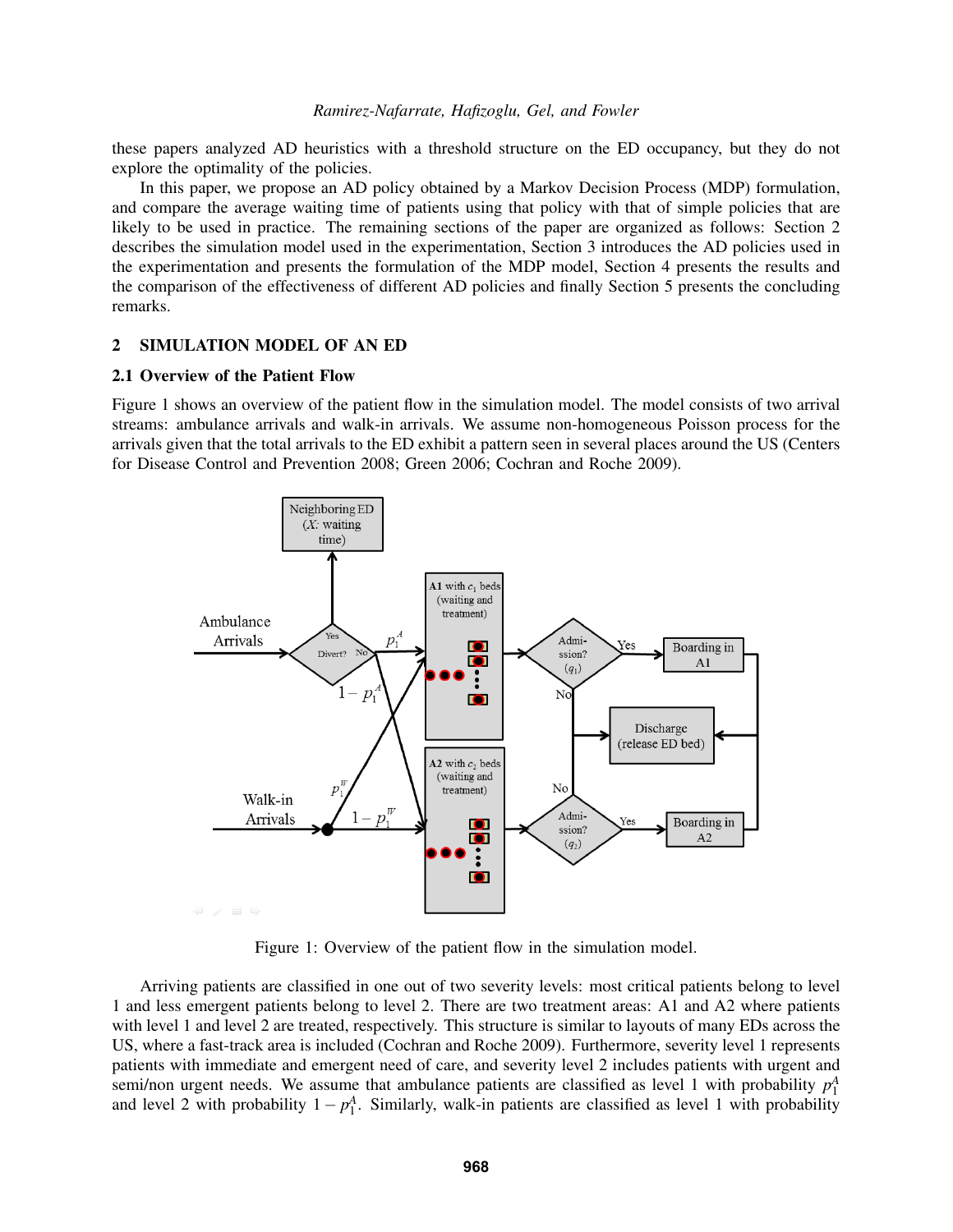$p_1^W$  and level 2 with probability  $1 - p_1^W$ . We refer to the tuple  $(p_1^A, p_1^W)$  as the patient mix. Patients are served according to the FCFS discipline in each treatment area. The number of beds where patients receive treatment is  $c_1$  and  $c_2$  for areas A1 and A2, respectively. The only resource modeled in the simulation is the bed. The doctors, nurses and lab equipment are discarded from the model because the CDC found that other resources have a low impact on the diversion decisions (Centers for Disease Control and Prevention 2006a).

Once a bed is assigned to a patient, the length of stay is divided in treatment time and boarding time. The treatment time in an ED bed is assumed to have a lognormal distribution, which is identified as a reasonable assumption to model treatment times (Hoot et al. 2008). After ending treatment, the patient with severity level *i* might require to be admitted to an inpatient unit of the hospital with probability *q<sup>i</sup>* . If the patient requires admission, then the patient remains in the ED bed for an additional amount of time, which is referred to as boarding time. While a patient is boarding in the ED, he/she blocks access to that bed in the ED to other patients.

The AD policies require to observe if the conditions to divert a patients are met given the current state of the system upon an ambulance arrival. If the diversion condition is satisfied, then the ambulance patient is assumed to be transported to a neighboring ED, where the waiting time is a random variable *X*. Similar to the arrival pattern observed for the ED, it is reasonable to assume that if a patient is diverted, the expected waiting time in a neighboring ED also changes during a day. Therefore, we change the parameters of the distribution of *X* throughout the day.

The simulation model is built in Arena (Kelton et al. 2010). Pilot runs are used to determine a warm-up period of two months and the replication length after warm-up is set to one year. Thirty replications for each policy and scenario are executed, obtaining an average relative precision of 2.82% using 95% confidence intervals on the average patient waiting time. In addition, common random numbers are applied in order to reduce the noise when comparing the policies (Banks et al. 2010).

#### 2.2 Input Data for the Simulation Model

In order to build a realistic model, we use information from published papers and reports from US agencies to obtain the input data. The input requirements are set as follows:

- Severity mix  $(p_1^A, p_1^W)$ : It is reasonable to assume that  $p_1^A$  is a value close to 1. For this experimentation, we set  $p_1^A = 0.9$  and  $p_1^W \in \{0.3, 0.5\}$ . If the severity mix is (0.9, 0.3), then the area A2 is congested, meaning that utilization of beds in A2 is higher than in A1. If the severity mix is (0.9, 0.5), then the congested area is A1.
- **Number of beds:** We assume that  $c_1 = 15$  beds and  $c_2 = 5$  beds. These values are close to the average number of standard treatment spaces and other treatment spaces found by the CDC in the US (Centers for Disease Control and Prevention 2006b).
- Arrival rates: Ambulance and walk-in arrival rates are assumed to follow non-homogeneous Poisson processes. Green (2006) finds reasonable to use a Poisson process to model arrivals to EDs. Cochran and Roche (2009) presents multiplicative indices for the seasonality of arrivals to an ED throughout the day. In order to mimic that pattern, we first find  $\lambda^W$  such that the utilization due to walk-in arrivals is 90% for the peak hour between 7pm and 8pm. Then, we scale the arrivals across the day using the multiplicative indices. We find  $\bar{\lambda}^A$  assuming that ambulance arrivals represent 15% of all the arrivals to the ED. This percentage is close to the average found by Centers for Disease Control and Prevention (2010). The resulting arrival pattern can be observed in Figure 2 for a severity mix of (0.9, 0.3).
- Treatment time: We assume that the treatment time in the ED is lognormally distributed with mean of 240 minutes and 60 minutes for patients with levels 1 and 2, respectively. The standard deviation of the distribution was adjusted to obtain the coefficients of variations found in Cochran and Roche (2009), which are 0.72 and 0.102 for treatments in A1 and A2, respectively.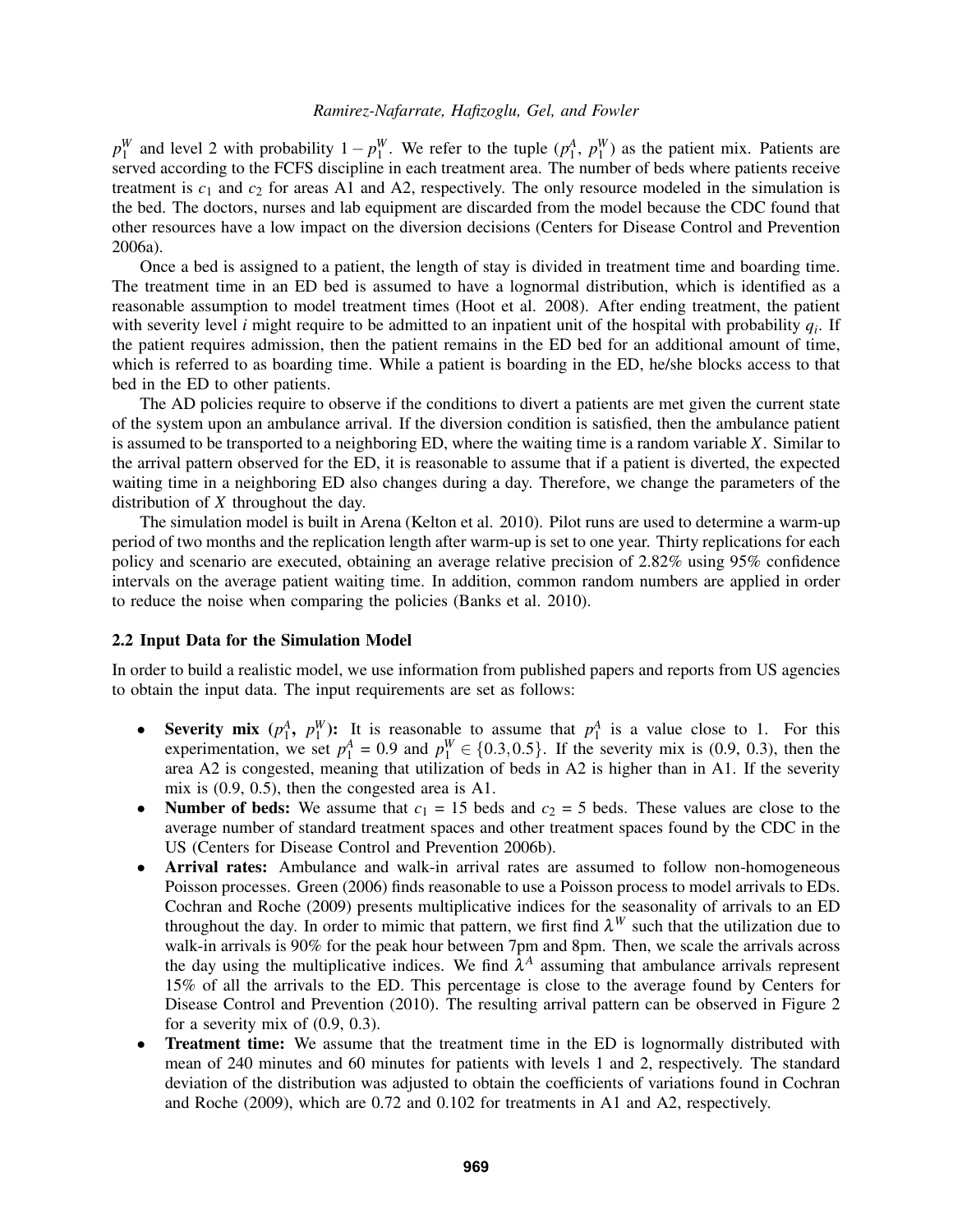- **Boarding time:** We assume that  $q_1 = 0.24$  and  $q_2 = 0.045$ , which imply that 12.1% of all the ED patients require admission to an inpatient unit. This percentage is the same found by Singer et al. (2011) and very similar to the findings in United States General Accounting Office (2003). Furthermore, based on Singer et al. (2011) we assume that boarding time is uniformly distributed in between [0,2], [2,6], [6,12] and [12,24] hours with probabilities 0.5022, 0.3705, 0.0763 and 0.051, respectively. This scheme produces an average waiting time of 3.58 hours, which is very similar to the averages found in other references (United States General Accounting Office 2003).
- Waiting time in the neighboring hospital, *X*: We define three settings for the distribution of *X*. In all the settings, *X* follows a triangular distribution with parameters as shown in Table 1. In addition, the values of the parameters also depend on the traffic in the ED under study. The traffic is classified as low, medium and high as also shown in Figure 2. The purpose of this scheme is to have a positive correlation between the traffic intensity in the ED under study and the expected waiting time in the neighboring ED. Given the behavior of arrivals observed in Figure 2, it is very likely that the traffic intensity follows the same pattern for neighboring EDs.



Figure 2: Mean arrival rates to the ED for a severity mix of (0.9, 0.3).

| Table 1: Settings of $X$ used in the simulation model. |  |  |  |  |  |  |  |  |  |  |
|--------------------------------------------------------|--|--|--|--|--|--|--|--|--|--|
|--------------------------------------------------------|--|--|--|--|--|--|--|--|--|--|

|                    | Parameters of Triangular Distribution (mins) |               |                |  |  |  |  |
|--------------------|----------------------------------------------|---------------|----------------|--|--|--|--|
| Traffic in main ED | Setting 1                                    | Setting 2     | Setting 3      |  |  |  |  |
| Low                | (5, 15, 25)                                  | (5, 15, 25)   | (10, 30, 50)   |  |  |  |  |
| Medium             | (10, 30, 50)                                 | (15, 45, 75)  | (25, 75, 125)  |  |  |  |  |
| High               | (15, 45, 75)                                 | (25, 75, 125) | (40, 120, 200) |  |  |  |  |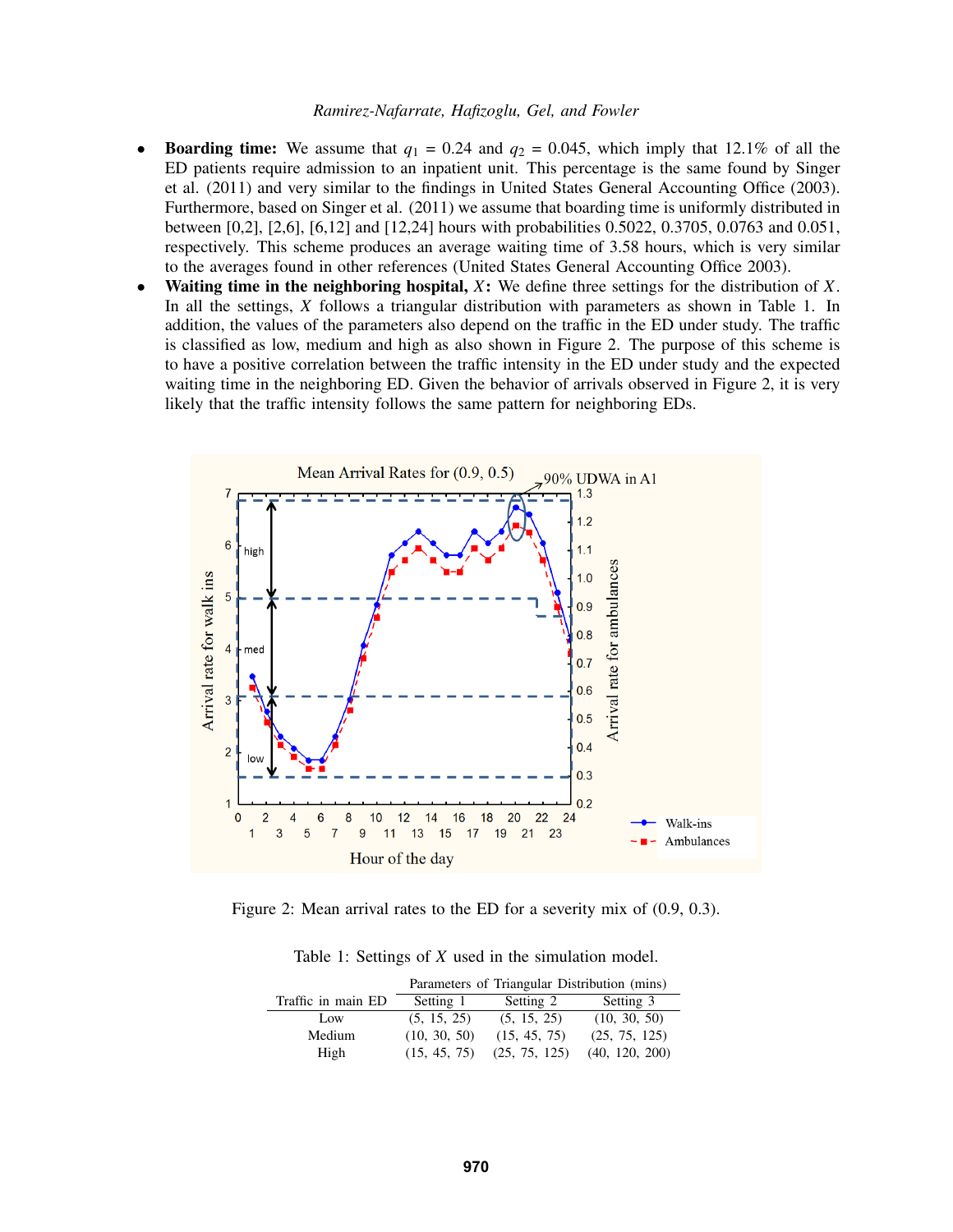## 3 AD POLICIES EVALUATED

The simulation model described in Section 2 is used to compare several AD policies, including one obtained by using a Markov Decision Process model and other simple policies found in the literature, some of them applied in practice. The complete list of AD policies is the following:

- 1. MDP Policy (MDP). AD policy obtained by an MDP model over a simplified version of the ED presented in Section 2.
- 2. Full Beds in A1 (FB A1). This policy diverts patients to a neighboring hospital when all the beds in A1 are occupied.
- 3. 14 Beds in A1 (14 A1). This policy diverts patients when there are 14 beds occupied in A1, which implies that there is only 1 bed available in A1.
- 4. 13 Beds in A1 (13 A1). This policy diverts patients when there are 13 beds occupied in A1, which implies that there are 2 beds available in A1.
- 5. 12 Beds in A1 (12 A1). This policy diverts patients when there are 12 beds occupied in A1, which implies that there are 3 beds available in A1.
- 6. Full Beds in A1 or in A2 (FB A1/A2). This policy diverts patients when all the beds in A1 or in A2 are occupied.
- 7. Full Beds (FB). This policy diverts patients when all the beds in A1 and in A2 are occupied.
- 8. Myopic policy (Myopic): This policy diverts an arriving ambulance only if the expected waiting time for the current ambulance patient at the neighboring hospital is smaller than the expected waiting time if he/she is accepted. Thus, under the myopic policy, the ambulance is diverted only when  $p_1^A W_1^D + (1 - p_1^A) W_2^D \leq p_1^A W_1(n_1) + (1 - p_1^A) W_2(n_2)$ . Note that this heuristic evaluates  $W_1(n_1)$  and  $W_2(n_2)$  under the assumption that length of stay of a patient in the ED is exponentially distributed.
- 9. No AD Policy (No AD). This policy never diverts patients.

## 3.1 MDP Model Formulation

A simplified model of the ED presented in Section 2 is used to obtain an AD policy via MDP. For analytical tractability, the model assumes two arrival streams following homogeneous Poisson processes: ambulance arrivals with rate  $\lambda^A$  and walk-in arrivals with rate  $\lambda^W$ . Similar to the simulation model, ambulance patients are classified as level 1 with probability  $p_1^A$  and level 2 with probability  $1 - p_1^A$ . Walk-in patients are classified as level 1 with probability  $p_1^W$  and level 2 with probability  $1 - p_1^W$ . Patients with level 1 receive treatment in A1 where there are *c*<sup>1</sup> beds, and patients with level 2 receive treatment in A2 where there are *c*<sup>2</sup> beds. After waiting for an ED bed in the corresponding area, the patient stays in the ED for an amount of time referred to as length of stay, which is the sum of treatment time and boarding time. For tractability purposes of the MDP model, we assume that the length of stay in the ED is exponentially distributed with rates  $\mu_1$  and  $\mu_2$  for areas A1 and A2, respectively. After the stay in the ED, the patients are discharged.

The state of the system is represented by the total number of patients in A1 and A2, denoted as the tuple  $(n_1, n_2)$ . Hence, the state space is given by  $S = \{(n_1, n_2) : n_1 \geq 0, n_2 \geq 0\}$ . The objective of the MDP model is to obtain a state-dependent policy to divert patients to a neighboring hospital that minimizes the long-run average expected waiting time over an infinite horizon.

Let  $W_i(n_i)$ , for  $i \in \{1,2\}$ , denote the expected waiting time of an arriving patient with level *i* given that there are  $n_i$  patients in A*i* upon his arrival. Considering that the average length of stay in A*i* is  $1/c_i\mu_i$ , we have that

$$
W_i(n_i) = \begin{cases} \frac{n_i - c_i + 1}{c_i \mu_i}, & \text{if } n_i \ge c_i, \\ 0, & \text{if } n_i < c_i. \end{cases} \tag{1}
$$

The MDP model also assumes that if an ambulance is diverted, the patient is transported to a neighboring hospital to receive appropriate treatment. The waiting time in the neighboring hospital is modeled as a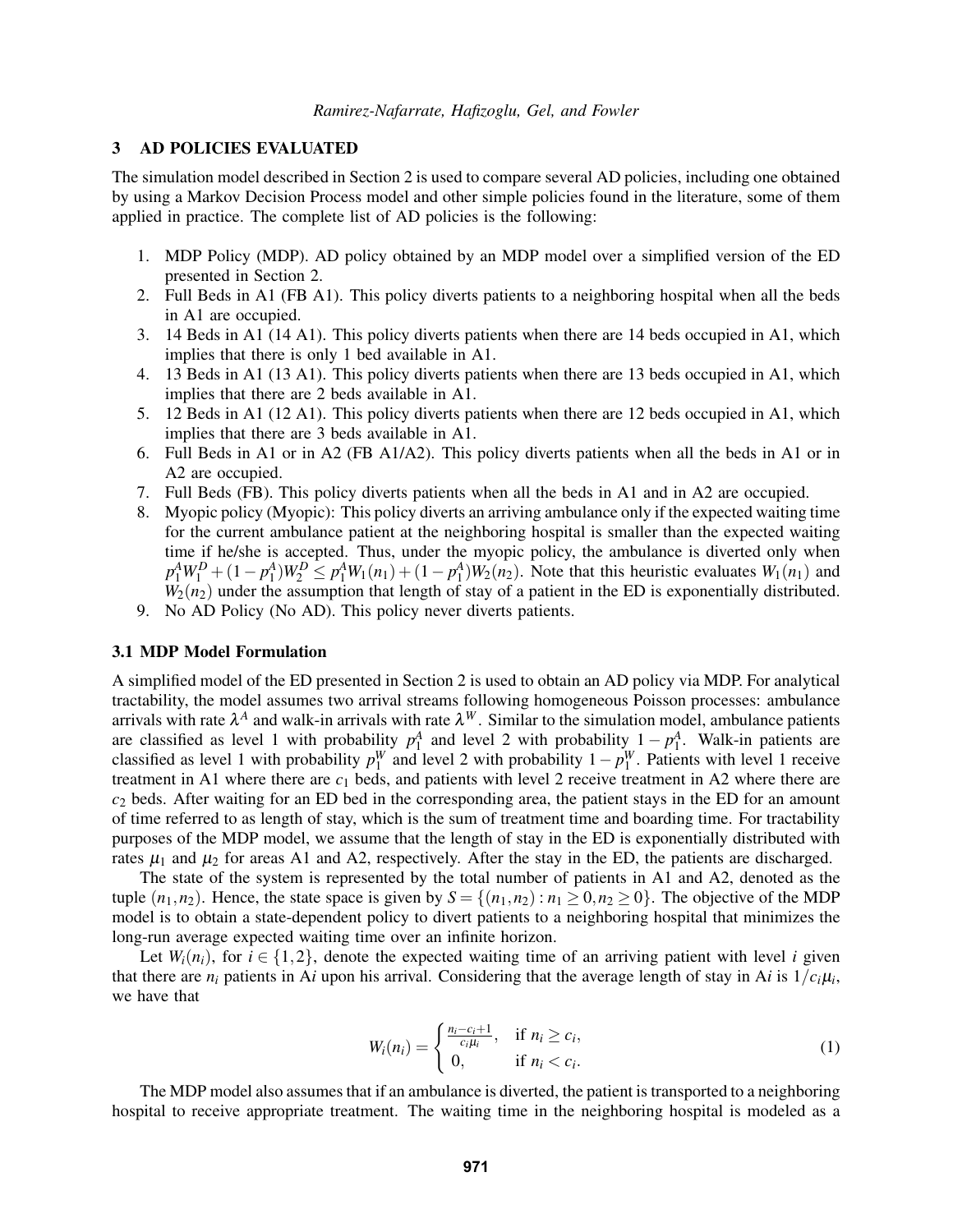random variable *X* with a probability density function of  $f(x)$ . Let  $W_i^D$  be the expected waiting time of a diverted patient with level *i* for  $i \in \{1,2\}$ , we have that

$$
W_i^D = \int_0^\infty x f(x) dx,\tag{2}
$$

The continuous-time MDP model is converted to an equivalent discrete time model using uniformization with rate  $v = \lambda^A + \lambda^W + c_1\mu_1 + c_2\mu_2$ . Let  $v^*$  be the optimal long-run average expected waiting time and  $h^*(n_1, n_2)$  denote the optimal relative effect of starting in state  $(n_1, n_2)$ . The Bellman equation is given as

$$
v^* \frac{\lambda^W + \lambda^A}{v} + h^*(n_1, n_2) = \frac{\lambda^W p_1^W}{v} [W_1(n_1) + h^*(n_1 + 1, n_2)] + \frac{\lambda^W (1 - p_1^W)}{v} [W_2(n_2) + h^*(n_1, n_2 + 1)]
$$
  
+ 
$$
\frac{\tilde{c}_1 \mu_1}{v} h^*(n_1 - 1, n_2) + \frac{\tilde{c}_2 \mu_2}{v} h^*(n_1, n_2 - 1)
$$
  
+ min 
$$
\left\{ \frac{\lambda^A p_1^A}{v} [W_1^D + h^*(n_1, n_2)] + \frac{\lambda^A (1 - p_1^A)}{v} [W_2^D + h^*(n_1, n_2)], \frac{\lambda^A p_1^A}{v} [W_1(n_1) + h^*(n_1 + 1, n_2)] + \frac{\lambda^A (1 - p_1^A)}{v} [W_2(n_2) + h^*(n_1, n_2 + 1)] \right\}
$$
  
+ 
$$
\left( 1 - \frac{\lambda^W + \lambda^A + \tilde{c}_1 \mu_1 + \tilde{c}_2 \mu_2}{v} \right) h^*(n_1, n_2),
$$
 (3)

where

$$
\widetilde{c}_i = \begin{cases} n_i & \text{if } n_i \leq c_i, \\ c_i, & \text{if } n_i > c_i, \end{cases}
$$

for  $i \in \{1, 2\}$ .

The first two terms on the right hand side of Equation 3 refer to walk-in arrivals of patients with severity level 1 and 2, respectively. The third and fourth term refer to discharge of patients from A1 and A2, respectively. The terms inside the minimum expression refers to the potential actions upon an arriving ambulance. The first term inside the minimum statement represents the average waiting time if an ambulance arriving patient is diverted to a neighboring hospital; while the second term represents the average waiting time if the patient is accepted to the ED. The last term is a self loop due to uniformization.

A working paper presents theoretical properties of the optimal policy (Ramirez-Nafarrate et al. 2012). The optimal diversion policy is characterized by a monotonic threshold curve as illustrated in Figure 3. Above the threshold curve, the optimal action is to divert the patients; below the threshold curve, the optimal action is to accept the patients.

The AD policy based on the MDP model is obtained using the relative value iteration algorithm coded in C++ (Puterman 2005). The input parameters for the MDP model are obtained from the assumptions made in Section 2 in the following way:

- The arrival rates  $\lambda^W$  and  $\lambda^A$  are computed as the average arrival rates across the day.
- The length of stay assumes that the component regarding treatment time has rates of 0.25 and 1, for A1 and A2, respectively, as assumed in the simulation model. In addition, as assumed also in the simulation model, we considered that the average boarding time is 3.58 hours and the probabilities of admissions are 0.24 and 0.045 for patients with level 1 and level 2, respectively. Hence, the length of stay is assumed to be exponentially distributed with rates of 0.20 and 0.86 in A1 and A2, respectively.
- Regarding the waiting time in the neighboring ED, *X* is assumed to have a triangular distribution with parameters resulting from the average of the values of parameters across the day. This assumption resulted from a pilot study evaluating different options.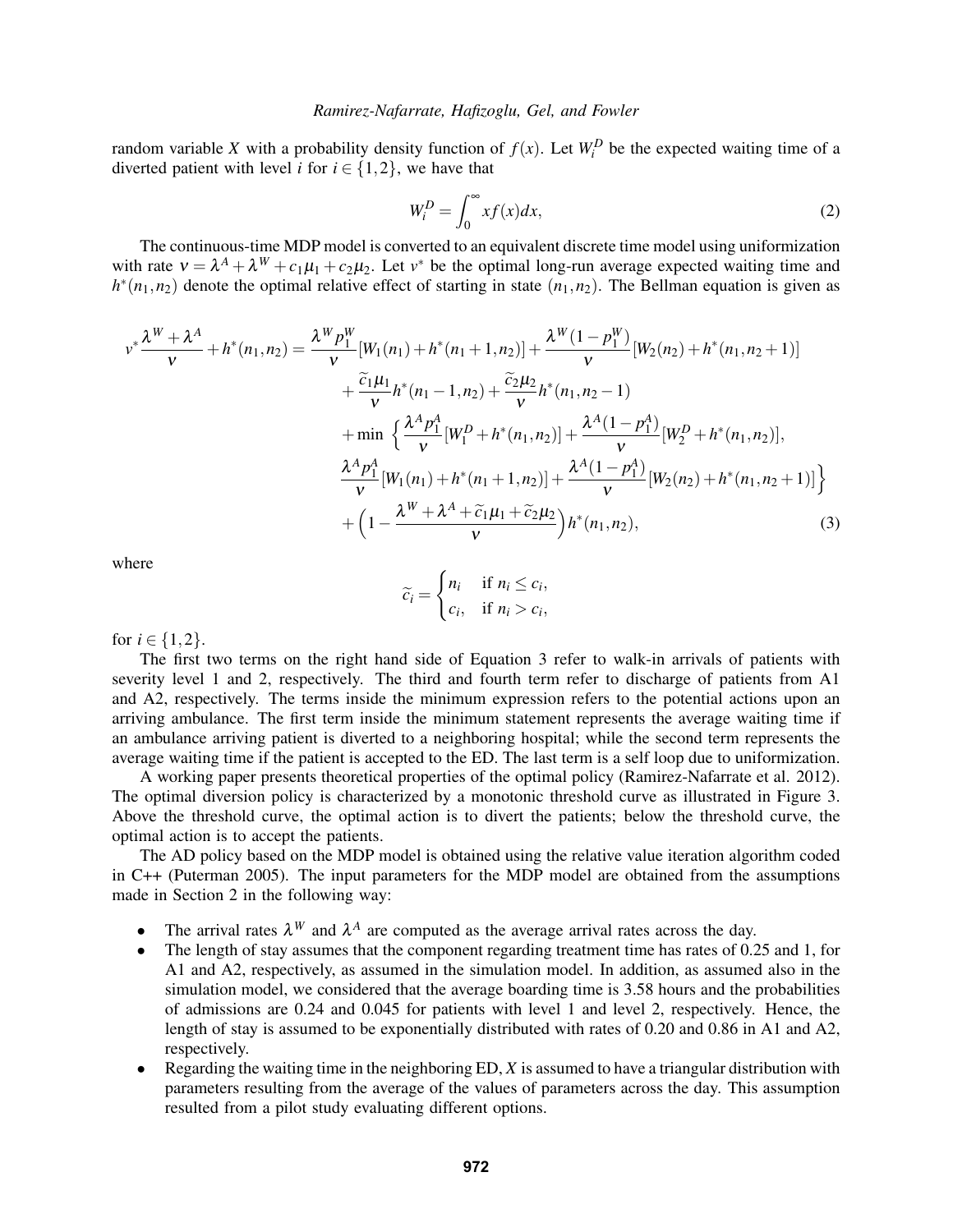*Ramirez-Nafarrate, Hafizoglu, Gel, and Fowler*



Figure 3: Illustration of the optimal diversion policy.

## 4 RESULTS

The results obtained during the experimentation show that not diverting at all, which is the No AD policy, produces average waiting time per patient of  $1048.27 \pm 215.11$  minutes when the congested area is A1; and  $28.85 \pm 0.64$  minutes when the congested area is A2. Note that the model does not include features such as patients leaving without being seen or time-dependent service rates, which may yield smaller average waiting times. Figure 4 presents the confidence intervals for settings 1 and 3 of *X*, given in Table 1. The results for setting 2 are not shown in this table because they fall somewhere between the results from settings 1 and 3.

The results presented in Figure 4 show that the policy obtained by the MDP model is, at least, as good as other heuristics and in some cases it is significantly better. Since the MDP policy is obtained through a model that is a simplified version of the actual simulation mode, it does not guarantee to be the optimal policy. However, the performance of the MDP is superior to other heuristics. On the other hand, most of the heuristics perform significantly better than No AD, contradicting recommendations of the medical community. However, the benefits of ambulance diversion is subject to several conditions, including health conditions of ambulance patients, distance and traffic conditions for traveling to another ED.

The AD policies based on available capacity in A1 (i.e. FB A1, 14 A1, 13 A1, and 12 A1) also perform reasonable well compared with the MDP policy. This is due to the fact that the threshold policy, as illustrated in Figure 3, usually recommends saving few beds in A1 before going on diversion, especially if the congested area is A1 and the expected waiting time in the neighboring hospital is relatively small. As the expected waiting time in the neighboring hospital increases and congestion is observed in A2, the threshold policy recommends to observe full occupancy in A1 before diverting. In addition, the threshold policy usually allows some queueing in A2. This aspect also explains why the policy FB A1/A2 performs better if the congested area is A1 than if it is A2. If the congested area is A2, the policy FB A1/A2 diverts patients unnecessarily, increasing the average waiting time per patient. In a similar way, the policy FB performs much worse than the other policies if congested area is A1, because this policy delays going on diversion significantly. The Myopic policy performs significantly worse than the MDP, which implies that a good AD policy must observe the impact of the current decision on future patients.

Another important result to highlight is the magnitude of the improvement on the average waiting time using AD, depending on which the congested area is. Table 2 shows the relative performance of the AD policies compared with the performance obtained by the policy obtained through the MDP formulation. It it is clear how AD improves the performance regarding the average waiting time per patient when the congested area is A1. This is due to the fact that most ambulance patients have severity level 1; therefore, AD is more effective handling congestion when A1 has a high utilization. In addition, AD policies that perform as good as the suggested by the MDP model can be identified when congested area is A2.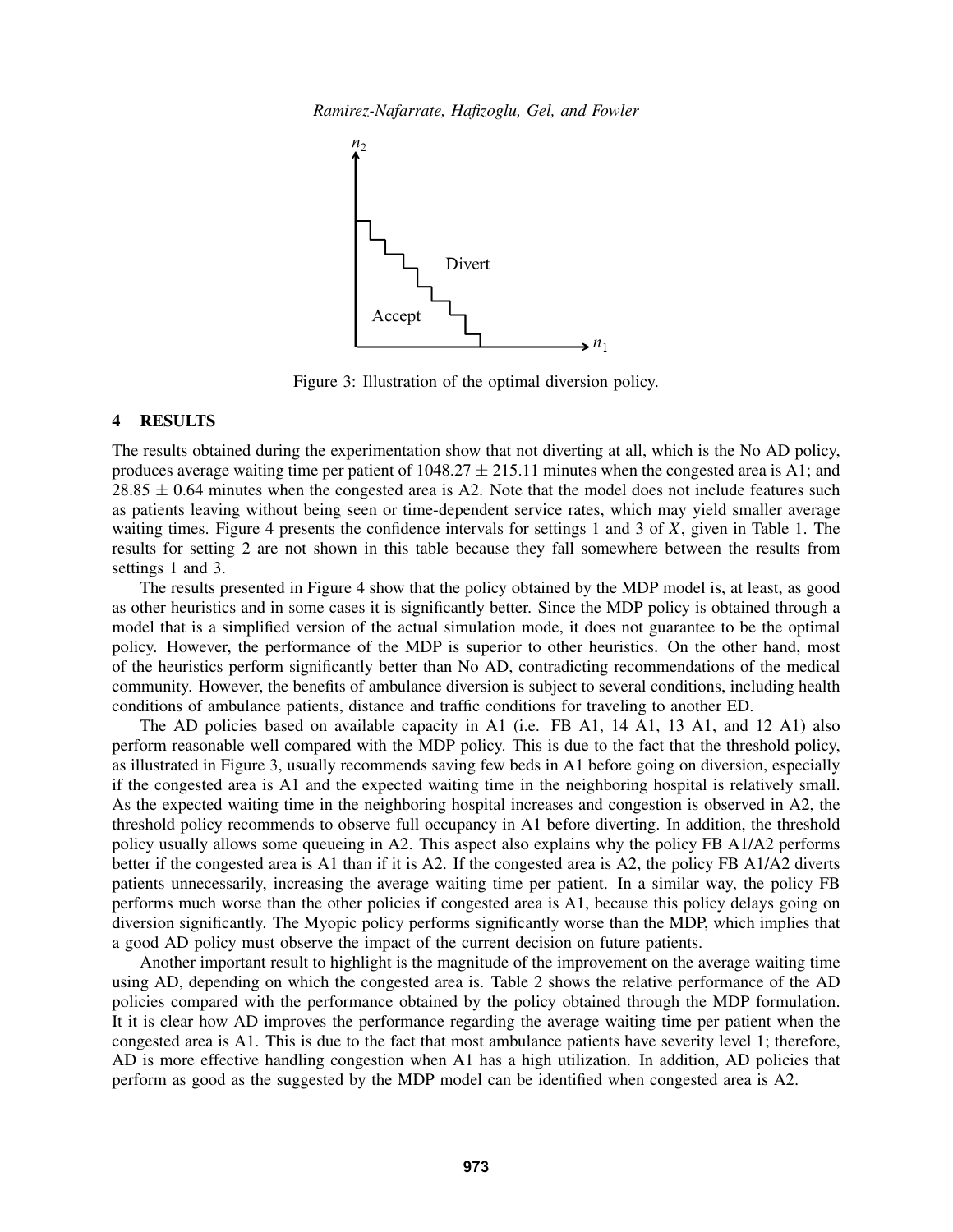



Figure 4: 95% confidence intervals on ETP.

A factor that is critical for obtaining an effective policy via MDP is to identify which the congested area is. The congested area depends not only on the arrival rate, but also on the severity mix. A wrong analysis of the congestion in the ED may lead to a highly ineffective policy. For instance, observe the relative performance of the FB policy. This policy performs almost as good as the MDP policy when congested area is A2, but if congested area is A1, then the performance of the policy is very poor.

In summary, the results show that the AD policy obtained using the MDP model performs better than other policies in many situations. However, given that the objective function in the MDP model does not penalize diverting ambulances, the MDP policy might require to spend a large fraction of time on diversion in order to minimize the average waiting time per patient. The fraction of time spent on diversion status is an important performance measure used by EDs. Table 3 shows the average fraction of time spent on diversion for the MDP policy.

Note that the average fraction of time spent on diversion does not depend on the setting for all the policies but for the MDP. This happens because the values of the parameters of the distribution of *X* affect the optimal policy; whereas for the other policies, the settings do not affect the time spent on diversion.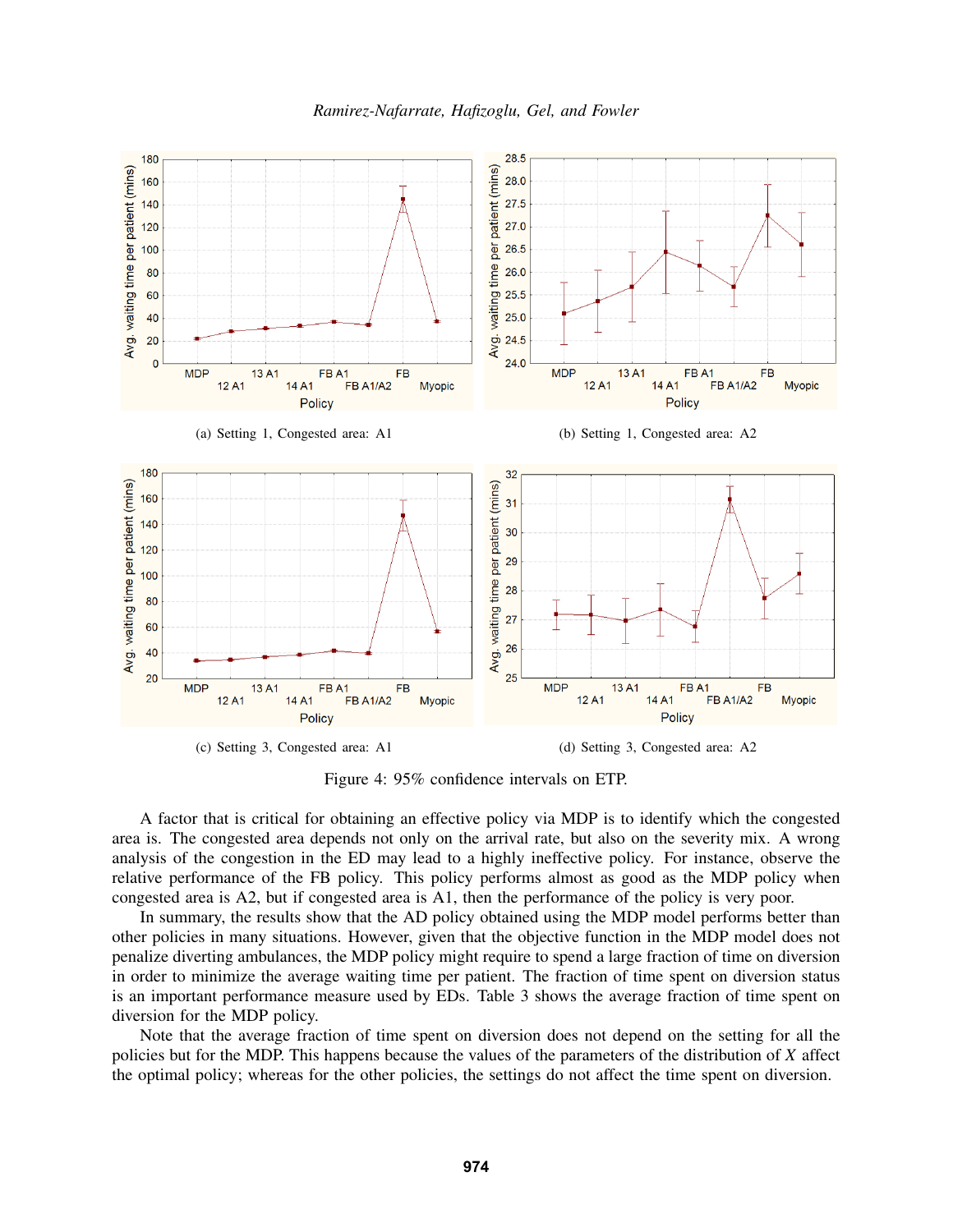|          | Setting 1 |                | Setting 2      |                | Setting 3      |                |
|----------|-----------|----------------|----------------|----------------|----------------|----------------|
| Policy   | A1        | A <sub>2</sub> | A <sub>1</sub> | A <sub>2</sub> | A <sub>1</sub> | A <sub>2</sub> |
| FB A1    | 65.99     | 4.18           | 45.41          | $-1.36$        | 23.36          | $-1.50$        |
| 14 A1    | 49.01     | 5.37           | 31.86          | 0.17           | 13.40          | 0.63           |
| 13 A1    | 39.78     | 2.32           | 24.87          | $-2.13$        | 8.77           | $-0.79$        |
| 12 A1    | 27.65     | 1.08           | 15.55          | $-2.51$        | 2.41           | $-0.01$        |
| FB A1/A2 | 54.24     | 2.35           | 36.69          | 3.98           | 17.76          | 14.57          |
| FB       | 551.21    | 8.56           | 446.12         | 2.55           | 334.42         | 2.05           |
| Myopic   | 67.64     | 6.03           | 69.18          | 2.13           | 67.80          | 5.19           |
| No AD    | 4608.41   | 15.00          | 3827.98        | 7.86           | 2999.75        | 6.17           |

Table 2: Relative performance of AD policies compared with MDP policy (%). Bold numbers show statistical significance using 95% confidence level.

It can be observed that the MDP policy may spend a high fraction of time on diversion, especially if the congested area is A1. However, as the waiting time in the neighboring hospital decreases, the percentage of time spent on diversion also decreases. Furthermore, the policies prescribed by the MDP seem to be on diversion less time than the other policies when the area A2 is congested. When the area A1 is congested, the MDP policy spends more time on diversion for low and moderate values of *X*.

Table 3: Average fraction of time spent on diversion.

| Policy          | Setting 1 |                |                | Setting 2      | Setting 3      |        |
|-----------------|-----------|----------------|----------------|----------------|----------------|--------|
|                 | A1        | A <sub>2</sub> | $\mathbf{A}$ 1 | A <sub>2</sub> | $\mathbf{A}$ 1 | A2     |
| <b>MDP</b>      | 0.9863    | 0.1590         | 0.7824         | 0.0944         | 0.6032         | 0.0477 |
| FB A1           | 0.5915    | 0.1351         | 0.5915         | 0.1351         | 0.5915         | 0.1351 |
| 14 A1           | 0.6286    | 0.1790         | 0.6286         | 0.1790         | 0.6286         | 0.1790 |
| 13 A1           | 0.6727    | 0.2296         | 0.6727         | 0.2296         | 0.6727         | 0.2296 |
| 12. A $1$       | 0.7132    | 0.2941         | 0.7132         | 0.2941         | 0.7132         | 0.2941 |
| <b>FB A1/A2</b> | 0.3227    | 0.2353         | 0.3227         | 0.2353         | 0.3227         | 0.2353 |
| FB              | 0.7732    | 0.2480         | 0.7732         | 0.2480         | 0.7732         | 0.2480 |

In order to reduce the fraction of time on diversion and at the same time reduce the average waiting time per patient, EDs must address the problem of capacity. The lack of capacity might be an issue upstream (in the ED) and/or downstream (in the inpatient units). In any case, a strategic plan is recommended in order to design a system (the whole hospital) that is capable of satisfying the demand in a reasonable time. In order to observe the impact of capacity, Figure 5 shows the average fraction of time spent on diversion and the average waiting time per patient varying the number of beds in A1  $(c_1)$ . This analysis is conducted for Setting 2 of *X* according to Table 1 when congested area is A1.

Results presented in Figure 5 show that a small change in the capacity of the ED for our model makes a significant impact in both performance measures. Therefore, for a given desired performance, an analyst could obtain the appropriate capacity given a limited budget. In addition, the analysis should be extended to inpatient units to reduce the impact of boarding patients in the congestion of the ED.

The policy obtained by the MDP model is characterized by a single threshold that recommends when to accept or divert patients. The single threshold may cause that the ED changes the diversion status very frequently. However, in practice, when EDs go on diversion they stay on that status for some amount of time. In order to ensure that the ED does not go on and off diversion often, the Bellman's equation shown in 3 should include a penalization for changing the diversion status.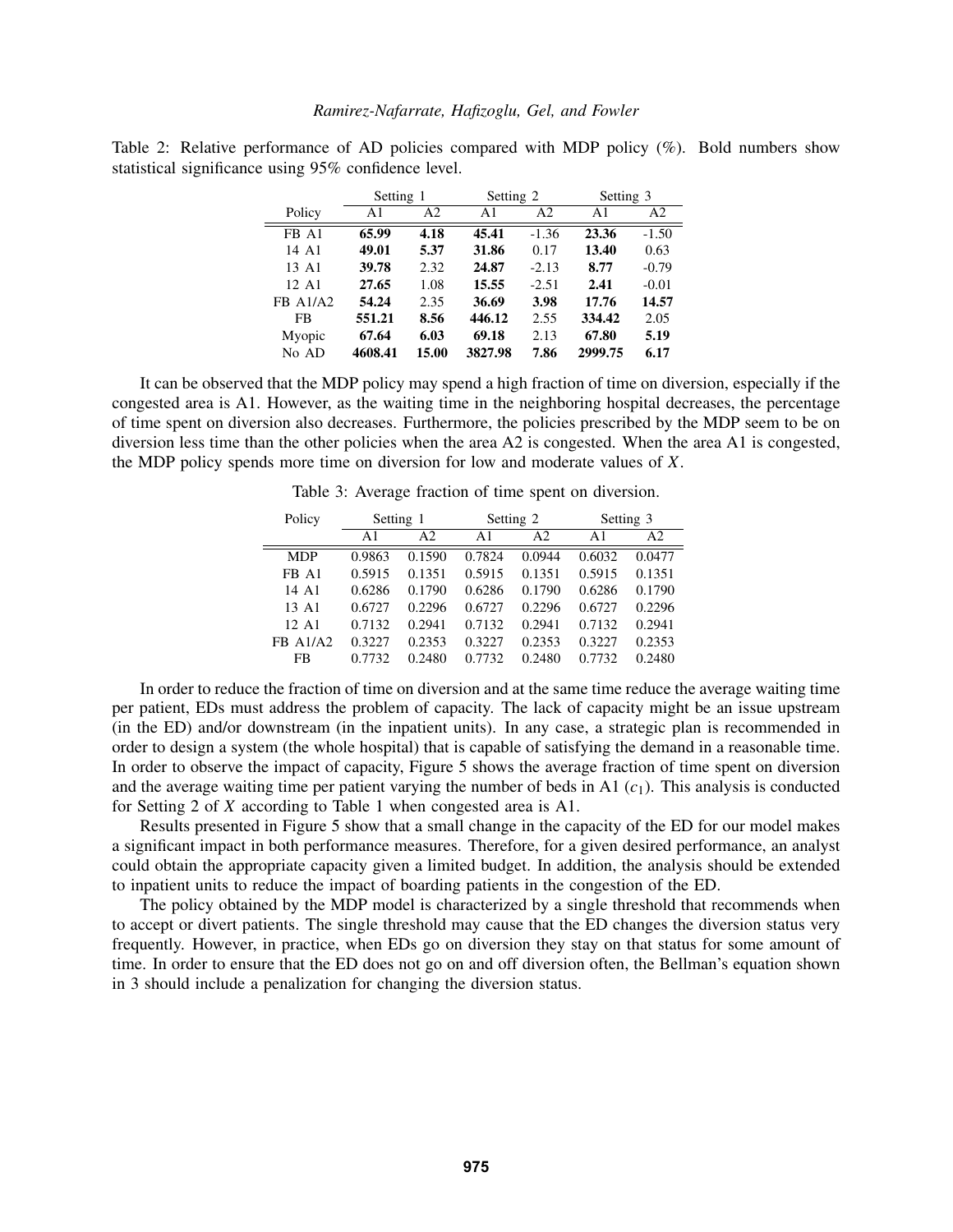

Figure 5: Average fraction of time on diversion vs average waiting time per patient for different number of beds in A1 and considering the MDP prescribed policy.

#### 5 CONCLUSIONS

We compare the performance regarding average waiting time per patient of several AD policies and a simulation model with realistic input data is used to mimic the patterns and behaviors of several EDs around the US. The AD policies included in the study comprise several simple heuristics and a policy obtained by a Markov Decision Process model of a simplified version of the ED.

The results show that the policy prescribed by the MDP model performs significantly better than most of the heuristics. In particular, the MDP policy performs better when the emergent care area of the ED is more congested than the fast-track care area. Furthermore, most of the AD policies show a significant improvement on the average waiting time than not diverting at all. However, the results show than an intelligent design of the AD policies may lead to effective results. In order to identify the appropriate AD policies, it is required to identify which the congested area of the ED is. In addition, the model assumes that the waiting time in the neighboring hospital is known. Therefore, information sharing amongst hospitals that serve a common area is needed to ensure that the AD policies work effectively.

Nevertheless, the MDP formulation proposed in this paper does not penalize diverting ambulances, which causes that a large fraction of time might be spent on diversion. In order to improve the timeliness and accessibility of the emergency care system, measured with the average waiting time per patient and fraction of time on diversion, respectively, decision makers must address the issue of capacity. The analysis of capacity should include not only the number of resources required in the ED, but also in the inpatient units.

Future research about this topic includes redesigning the MDP formulation to include a penalization for being on diversion. In addition, other MDP objective functions will be explored to obtain an MDP policy that does not allow going on and off of diversion frequently, as it may happen with a single AD threshold. Other models that include the dynamics of neighboring hospitals will also be explored.

## **REFERENCES**

Asamoah, O. K., S. J. Weiss, A. A. Ernst, M. Richards, and D. P. Sklar. 2008. "A novel diversion protocol dramatically reduces diversion hours". *American Journal of Emergency Medicine* 26 (6): 670–675.

Associated Press 2006. "Report: ER care in U.S. at 'breaking point"'. Available at: "http://www.msnbc.msn.com/id/13320317/ns/health-health care/t/report-er-care-us-breaking-point/".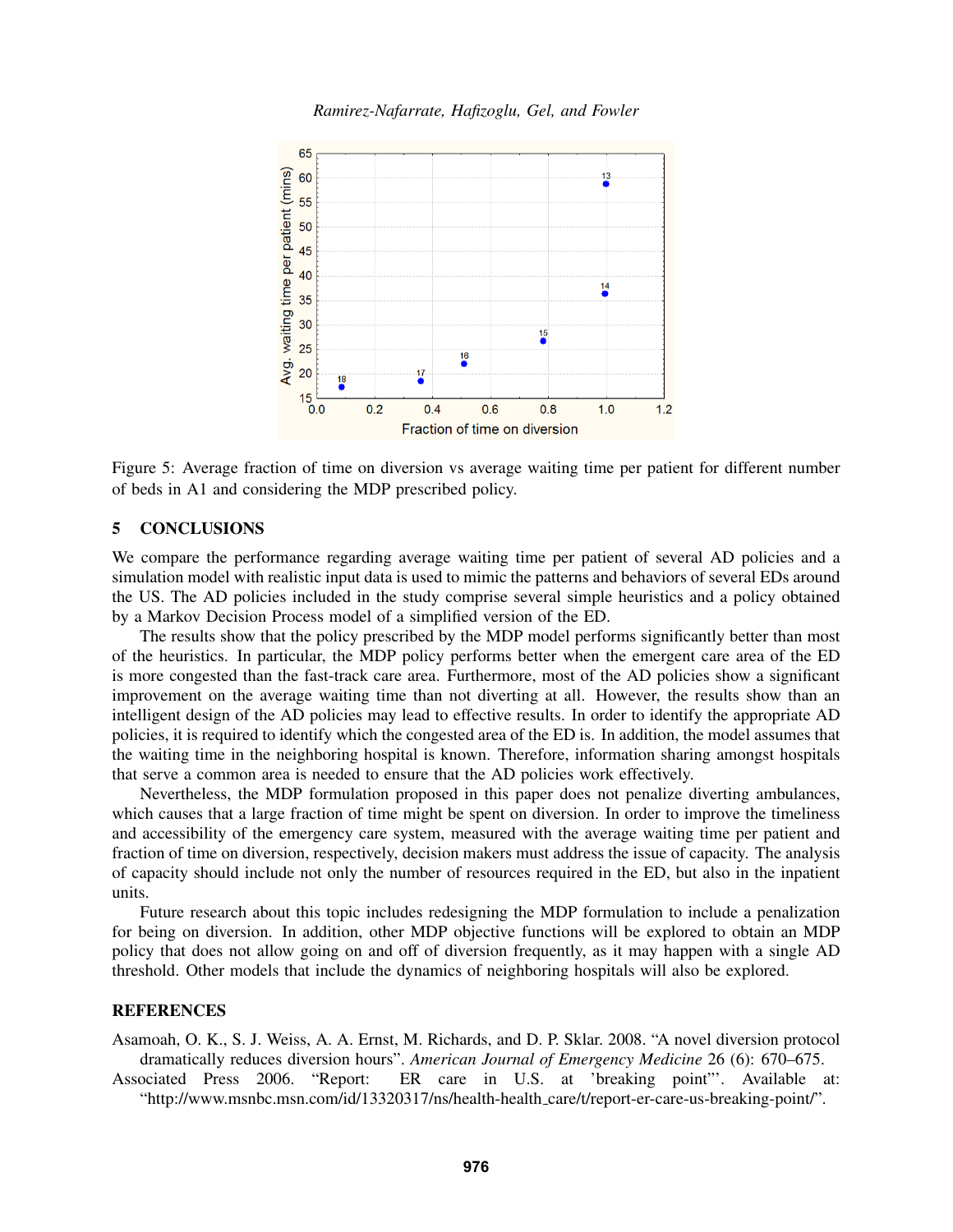- Banks, J., J. Carson II, B. Nelson, and D. Nicol. 2010. *Discrete-Event System Simulation*. Upper Saddle River, NJ.: Pearson Education, Inc.
- Centers for Disease Control and Prevention 2006a. "Advanced Data from Vital and Health Statistics Saffing, Capacity, and Ambulance Diversion in Emergency Departments: United States, 2003-04". Available at: "http://www.cdc.gov/nchs/data/ad/ad376.pdf".
- Centers for Disease Control and Prevention 2006b. "National Hospital Ambulatory Medical Care Survey: 2004 Emergency Department Summary". Available at: "http://www.cdc.gov/nchs/data/ad/ad372.pdf".
- Centers for Disease Control and Prevention 2008. "National Hospital Ambulatory Medical Care Survey: 2006 Emergency Department Summary". Available at: "http://www.cdc.gov/nchs/data/nhsr/nhsr007.pdf".
- Centers for Disease Control and Prevention 2010. "National Hospital Ambulatory Medical Care Survey: 2007 Emergency Department Summary". Available at: "http://www.cdc.gov/nchs/data/nhsr/nhsr026.pdf".
- Cochran, J. K., and K. T. Roche. 2009. "A multi-class queuing network analysis methodology for improving hospital emergency department performance". *Computers & Operations Research* 36 (5): 1497–1512.
- Deo, S., and I. Gurvich. 2011. "Centralized vs. Decentralized Ambulance Diversion: A Network Perspective". *Management Science* 57 (7): 1300–1319.
- Green, L. 2006. "Queueing analysis in healthcare". *Patient Flow: Reducing delay in healthcare delivery*:281– 307.
- Hagtvedt, R., P. Griffin, P. Keskinocak, M. Ferguson, and F. Jones. 2009, December. "Cooperative strategies to reduce ambulance diversion". In *Proceedings of the 2009 Winter Simulation Conference*, edited by M. D. Rossetti, R. R. Hill, B. Johansson, A. Dunkin, and R. G. Ingalls, 1861–1874. Piscataway, New Jersey: Institute of Electrical and Electronics Engineers, Inc.
- Hoot, N., L. LeBlanc, I. Jones, S. Levin, C. Zhou, C. Gadd, and D. Aronsky. 2008. "Forecasting emergency department crowding: A discrete event simulation". *Annals of Emergency Medicine* 52 (2): 116–125.
- Kelton, W., R. Sadowski, and N. Swets. 2010. *Simulation with Arena*. Columbus, OH.: McGraw-Hill.
- Massachusetts Nurses Association 2009. "State's no diversion policy is putting strain on Massachusetts hospitals".
- McConnell, K. J., C. F. Richards, M. Daya, S. L. Bernell, C. C. Weathers, and R. A. Lowe. 2005. "Effect of increased ICU capacity on emergency department length of stay and ambulance diversion". *Annals of Emergency Medicine* 45 (5): 471–478.
- Patel, P. B., R. W. Derlet, D. R. Vinson, M. Williams, and J. Wills. 2006. "Ambulance diversion reduction: the Sacramento solution". *American Journal of Emergency Medicine* 24 (2): 206–213.
- Puterman, M. 2005. *Markov Decision Processes Discrete Stochastic Dynamic Programming*. Hoboken, NJ: Wiley.
- Ramirez, A., J. Fowler, and T. Wu. 2011, December. "Design of centralized ambulance diversion policies using simulation-optimization". In *Proceedings of the 2011 Winter Simulation Conference*, edited by S. Jain, R. R. Creasey, J. Himmelspach, K. P. White, and M. Fu, 1251–1262. Piscataway, New Jersey: Institute of Electrical and Electronics Engineers, Inc.
- Ramirez-Nafarrate, A., A. B. Hafizoglu, E. S. Gel, and J. W. Fowler. 2012. "Optimal Ambulance Diversion Control Policies". *Working Paper*.
- Singer, A. J., H. C. Thode, P. Viccellio, and J. M. Pines. 2011. "The Association Between Length of Emergency Department Boarding and Mortality". *Academic Emergency Medicine* 18 (12): 1324–1329.
- United States General Accounting Office 2003, March. "Hospital Emergency Departments: Crowded Conditions Vary among Hospitals and Communities". Available at: "http://www.gao.gov/new.items/d03460.pdf".
- United States General Accounting Office 2009, April. "Hospital Emergency Departments: Crowding Continues to Occur, and Some Patients Wait Longer than Recommended Time Frames". Available at: "http://www.gao.gov/products/GAO-09-347".